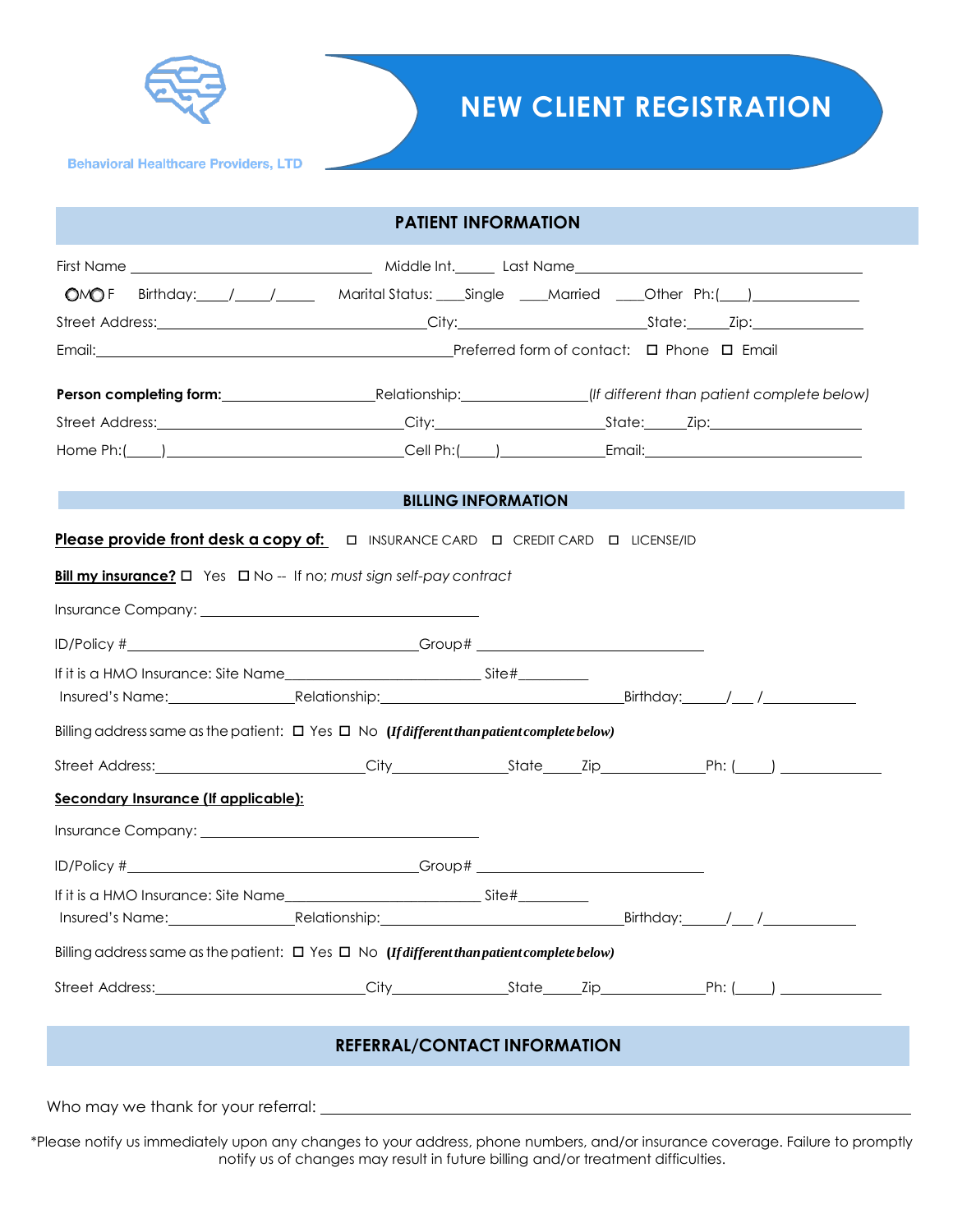

# **CONSENT TO RELEASE INFORMATION FOR PROCESSING BENEFITS**

**Behavioral Healthcare Providers, LTD** 

I hereby authorize Behavioral Healthcare Providers to release any of the following requested information for the purpose of obtaining reimbursement of treatment services provided directly to my dependents or me. Information may include: Admitting Diagnosis; Final Diagnosis; Discharge Summary; Designated clinical records (e.g., treatment plans, progress notes, test results, etc.)

Information may be released to any or all of the following as needed: Any third party payer having responsibility for payment of charges for treatment; Review agents/auditors; Managed Care agents.

This consent is valid until such time that all claims have been settled to the satisfaction of BHP or up to one year from the date of discharge from treatment, whichever is longer.

I understand that in some cases I and/or my dependents may be receiving services for which I am not the insured or for which there is more than one insured. In this case, I authorize BHP to contact the actual or additional insured (e.g., my spouse) and to share information necessary to obtain reimbursement for services.

I understand that I may revoke this consent at any time and that I may inspect and copy the information to be disclosed. I further understand that I can invalidate the consent any time before the expiration date so long as I submit my revocation in writing to this office. Finally, the agency reviewing the clinical information and/or records will be advised not to re-disclose my records to any other agency/person without my written consent.

I understand that I am ultimately responsible for any and all charges not paid for by my medical insurance, and that if I refuse to sign this Release of Information, I will be responsible to pay for any and all charges incurred.

I certify that I am the client and that I have received a copy of this form. If I am not the client, I certify that I am duly authorized as the client's general agent to execute the above and accept itsterms.

**ASSIGNMENT OF BENEFITS:** In consideration of services to be provided to me or to my dependent, I hereby assign, transfer, and set over to BHP all of my rights, title, and interest to reimbursement benefits under my insurance policy(s), including any and all major medical benefits. I understand that I am financially responsible to BHP for charges not covered by this assignment.

\_

**Print Patient's Name**

**Signature of Patient (or AuthorizedRepresentative) Date**

**Signature of Staff Date**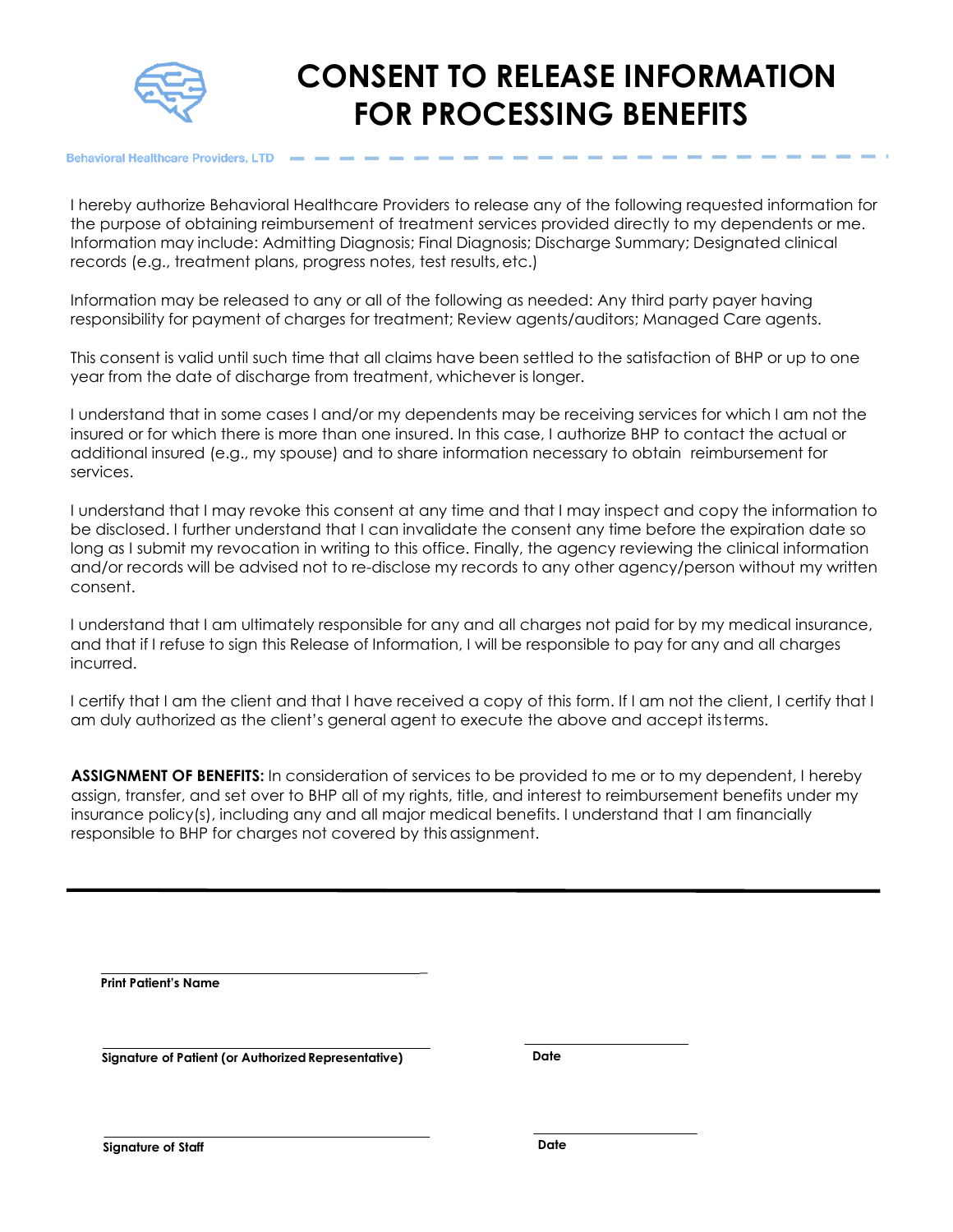

### **NOTICE OF PRIVACY PRACTICES (NPP)**

### **THIS NOTICE DESCRIBES HOW MEDICAL INFORMATION ABOUT YOU MAY BE USED AND DISCLOSED AND HOW YOU CAN ACCESS THIS INFORMATION. PLEASE REVIEW IT CAREFULLY.**

### **Our Commitment to Your Privacy**

Please note Behavioral Healthcare Providers is providing this document to you subsequent to the Health Insurance Portability and Accountability Act (HIPAA). Our office has always and will continue to maintain the highest standards regarding our patients' personal information. You can be assured that our practice goes beyond what is required by HIPAA. Our practice is dedicated to maintaining the privacy of your personal health information as part of providing professional care. We are also required by law to keep your information private. These laws are complicated, but we must give you this important information. This form is a summary of the full NPP which is available if you would like more information.

We will use the information regarding your health, which we obtain from you or from others mainly to provide you with treatment, to arrange payment for our services and for some other business activities which are called, in the law, health care operations. After you have read this NPP and discussed it with your doctor and/or therapist we will ask you to sign a Consent Form to allow us to use and share your information as needed. Please note that BHP will continue to have you complete releases of information in addition to this document. If you do not consent and sign this form, we cannot treat you.

Behavioral Healthcare Providers utilizes an electronic billing service to process claims via the internet. Rest assured that our office has taken great care in selecting the billing company with whom we have contracted. Each step in the process is encrypted to ensure the highest standard in privacy regarding sensitive personal information.

If there is a need to disclose (send, share, release) your information for any other purposes we will discuss this with you and ask you to sign an authorization form to allowthis.

Of course we will keep your health information private, but there may be times when the law requires us to use or share it. For example:

1. When there is a serious threat to your health and safety or the health and safety of another individual or the public. We will only share information with a person or organization which is able to help prevent or reduce threat.

- 2. Some lawsuits and legal or court proceedings.
- 3. If a law enforcement official requires us to do so.
- 4. For Workers Compensation and similar benefit program

\*There are some other situations like these, which do not happenvery often.

# PATIENT COPY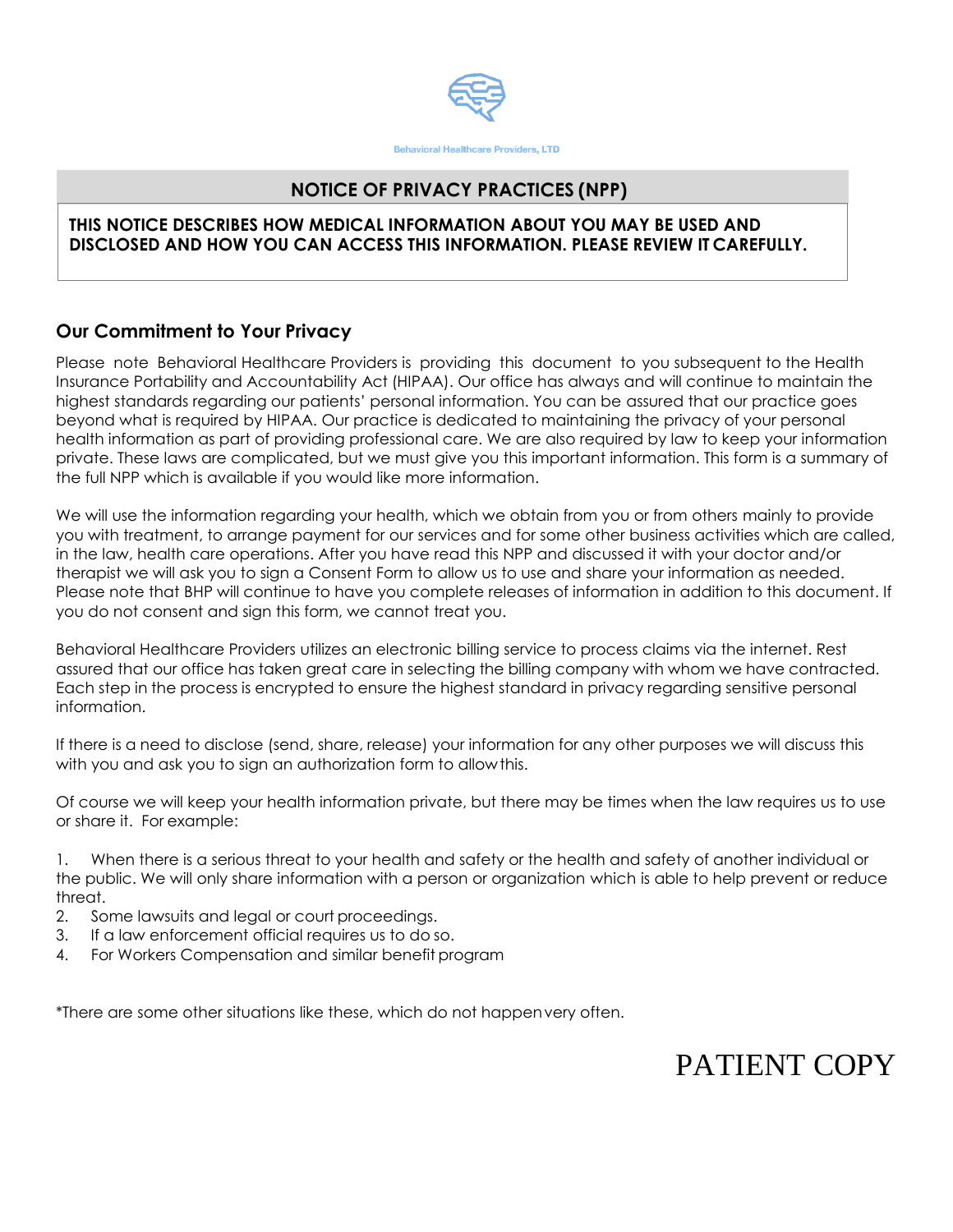

# YOUR RIGHTS REGARDING YOUR HEALTH INFORMATION

1. You can ask us to communicate with you about your health and related issues in a particular way or at a certain place whichever is more private for you. For example, you can ask us to call you at home, and not at work to schedule or cancel an appointment. We will try our best to do as you ask.

2. You have the right to ask us to limit what we tell people involved in your care or the payment for your care, such as family members and friends. While we do not have to agree to your request, if we do agree, we will keep our agreement except if it is against the law, or in an emergency, or when the information is necessary to treat you.

3. All medical records requested with the proper release of information form will be processed within a reasonable and legal time frame with reservations provided by Illinois State Law. You have the right to look at the health information we have about you, such as your medical and billing records. You may request a copy of these records. All copies of medical records will be charged at the maximum as allowed by Illinois State Law. Copies of these charges are available from our business office. This charge is not billable to your insurance or managed care payer. Contact our Privacy Officer to arrange to see your records or request their release.

4. If you believe the information in your record is incorrect or missing important information, you can ask us to make changes (called amending) to your health information. You must make this request in writing to your doctor and/or therapist or our Privacy Officer. In your request, you must tell us the reason(s) you want to make the changes.

5. You have the right to a copy of this notice. If we change the NPP we will notify you as soon as possible and you can always get a copy of the NPP from our PrivacyOfficer.

6. You have the right to file a complaint if you believe your privacy rights have been violated. You can file a complaint with our Privacy Officer and with the Secretary of the Department of Health and Human Services. All complaints must be in writing. Filing a complaint will not change the health care we provide to you in any way.

*If you have any questions regarding this notice or our health information privacy policies, please contact our office at 847-895-4540. (The Effective date of this Notice is May 1, 2019)*

## **ACKNOWLEDGMENT OF NOTICE OF PRIVACY PRACTICES**

I, hereby acknowledge receipt of *Behavioral Healthcare Providers* Notice of Privacy Practices. The Notice of Privacy Practices provides detailed information about how the practice mayuse and disclose my confidential health information.

I understand that Behavioral Healthcare Providers has reserved the right to change its privacy practices that are described in the notice. I also understand that a copy of any Revised Notice will be provided

**Signature of Patient (or Authorized Representative)** 

**Date**

**Signature of Staff**

**Date**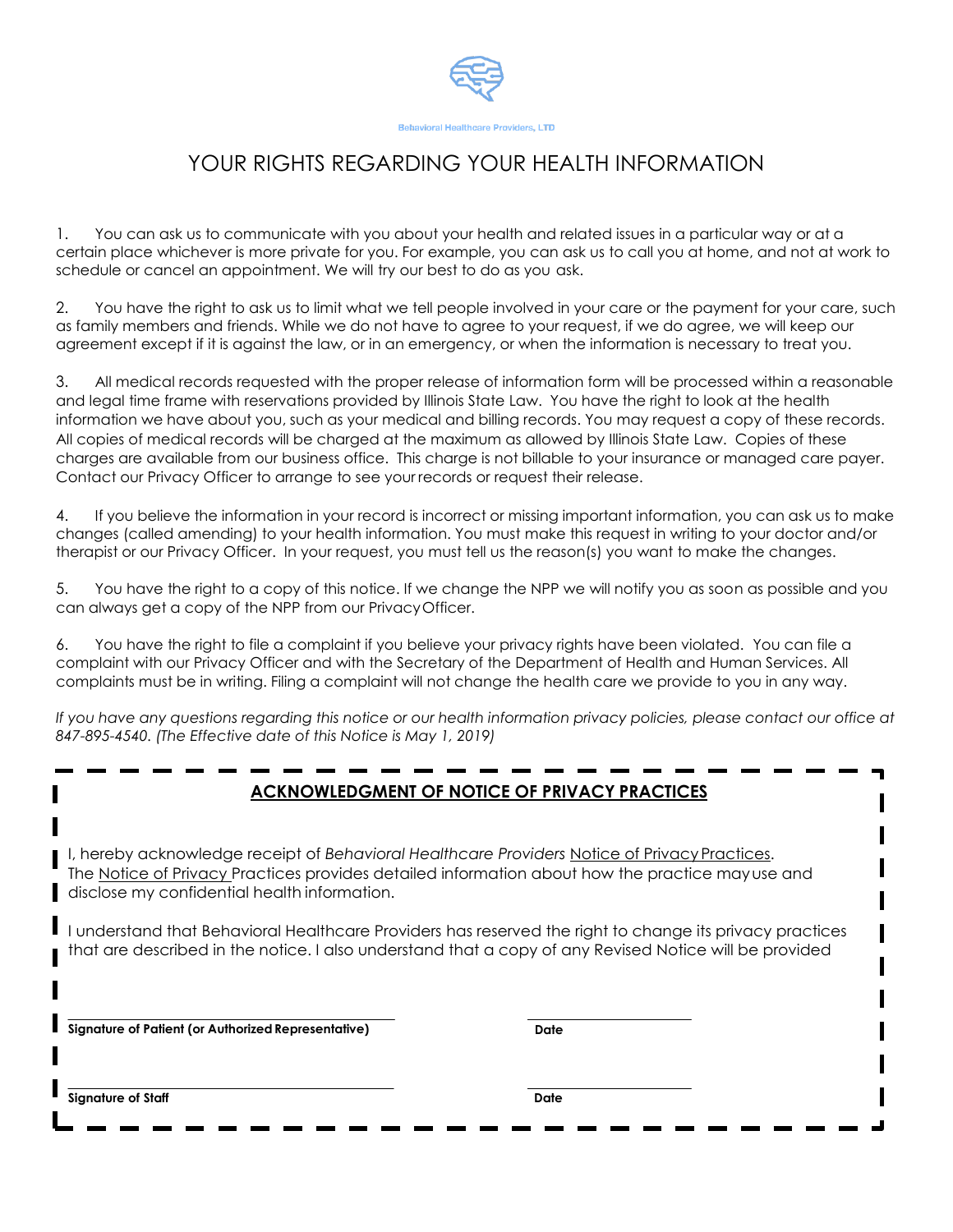

# **Voice Message/Email Consent**

In order to best serve your mental health needs, Behavioral Healthcare Providers will confirm your appointment one business day in advance via an automated reminder system. This system utilizes voice and text messages, or email. Additionally, our staff may leave voicemails when contacting you for clinical, scheduling, or billing information.

## **Voicemail**

- **YES -** Behavioral Healthcare Providers may leave a message on client's/family voicemail confirming your appointment and/or information you request regarding your treatment.
- **NO -** Behavioral Healthcare Providers may **not** leave message on client's/family voicemail.

### **Email**

- **YES -** Behavioral Healthcare Providers may communicate with me via e-mail that is *not* password protected. I understand that because e-mail is not a secure form of communication, confidentiality cannot be ensured of any information sent via email.
- - **NO -** By checking this box to the left, I am indicating that I DO NOT grant permission for email communication as described above.

Please indicate your preference for appointment reminders below.

Please be aware, appointment reminders are provided as a courtesy to our patients. If for any reason you do not receive a reminder, you are still responsible for keeping any and all scheduled appointments.

## **I would like to receive reminders via (please check all that apply):**

| Email          | Text | Voice Call | __Opt out of appointment reminders |
|----------------|------|------------|------------------------------------|
| Email Address: |      |            | Phone number:                      |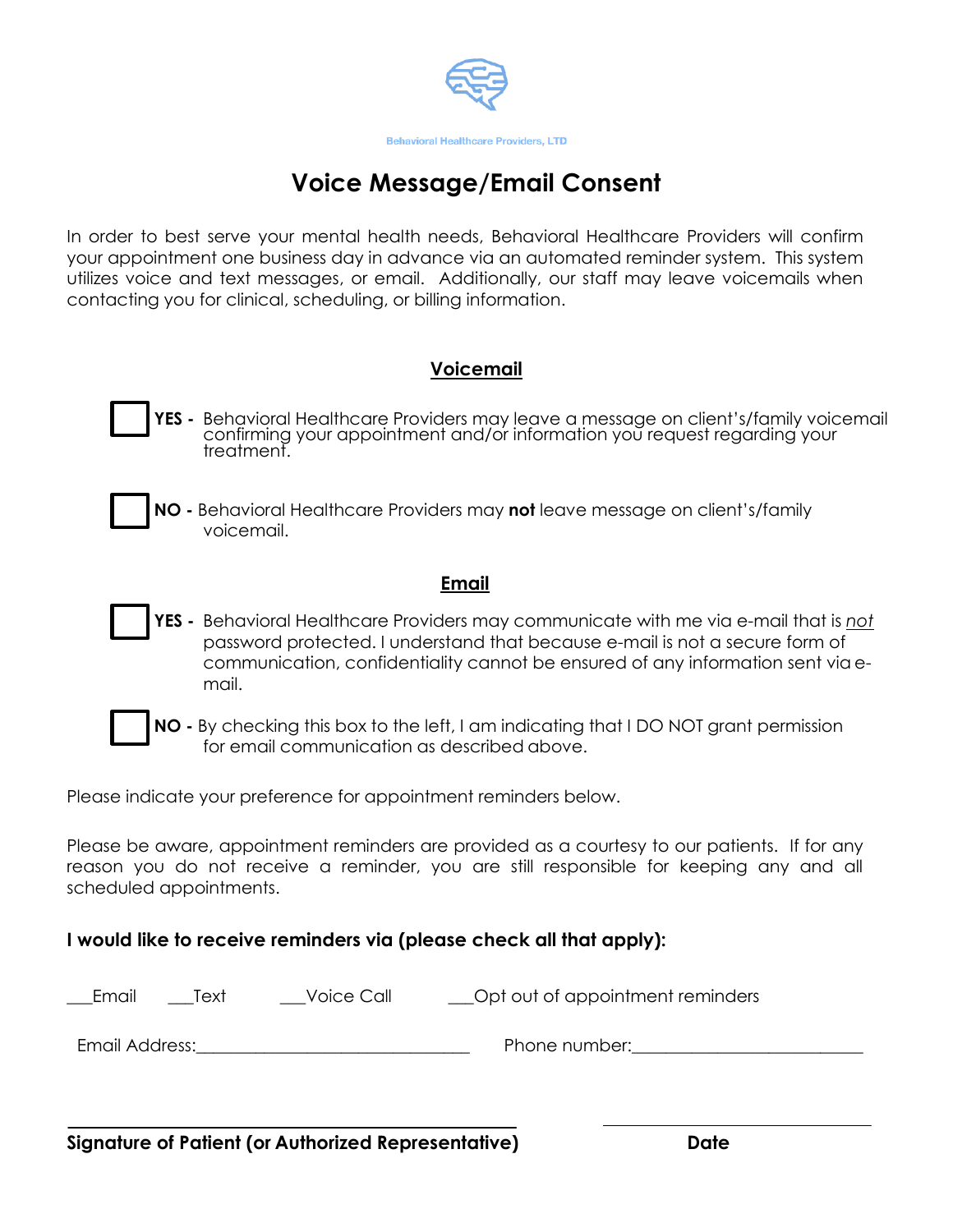

#### **Behavioral Healthcare Providers, LTD**

# **Psychiatry and Psychotherapy Fees**

*I understand that the arrangement for payment is asfollows:*

| With Initial Treatment Plan                                    |  |
|----------------------------------------------------------------|--|
|                                                                |  |
| $\bullet$                                                      |  |
| With Initial Treatment Plan<br>$\blacksquare$                  |  |
|                                                                |  |
| $\blacksquare$                                                 |  |
| ٠.                                                             |  |
| $\blacksquare$                                                 |  |
| $\bullet$<br>Additional documentation beyond evaluation report |  |

I understand that these rates may increase periodically, and that I will be informed prior to any rate changes. If using insurance for payment, I understand that if my clinician is in my network he/she has agreed to the usual and customary rate deemed appropriate by his/her contract with the insurance company. Further, I understand that my clinician may not charge me for the difference between the fees listed above and the agreed upon usual and customary rate, beyond the co-pay required by my insurance.

I understand that my co-pay and /or co-insurance is due at the time of service. If not using insurance for payment, I understand that I am responsible for the full charges of each session at the time of service, unless an alternate arrangement is made with Behavioral Healthcare Providers. If using insurance for payment, I understand that my insurance company reserves the right to refuse payment for services they previously precertified. I understand that in such a case, I have the right to appeal to my insurance company for payment. I understand that I am ultimately responsible for services provided which are not covered by my insurance company.

### DIVORCE/CUSTODY POLICY:

I understand that in the case of a divorce or custody agreement, as the signer of this form I am taking responsibility for the full balance for services rendered. I will need to independently seek restitution from the other parent or guardian for their percentage of the medical costs per the custody agreement. Payment is due at time of service, regardless of who brings the child to the appointment. It is the responsibility of the parent who initially brings the child/adolescent to Behavioral Healthcare Providers to provide all proper insurance information at the time of service. Behavioral Healthcare Providers is unable to withhold any information related to insurance claims and processing from the insurance policy holder. Behavioral Healthcare Providers requires the policy holder's authorization to bill for services rendered at Behavioral Healthcare Providers regardless of who brings the child.

#### CANCELLATION POLICY:

**Cancellations made with less than 24 hours notice will be charged a missed appointment fee of \$75.** Insurance does not cover missed appointments.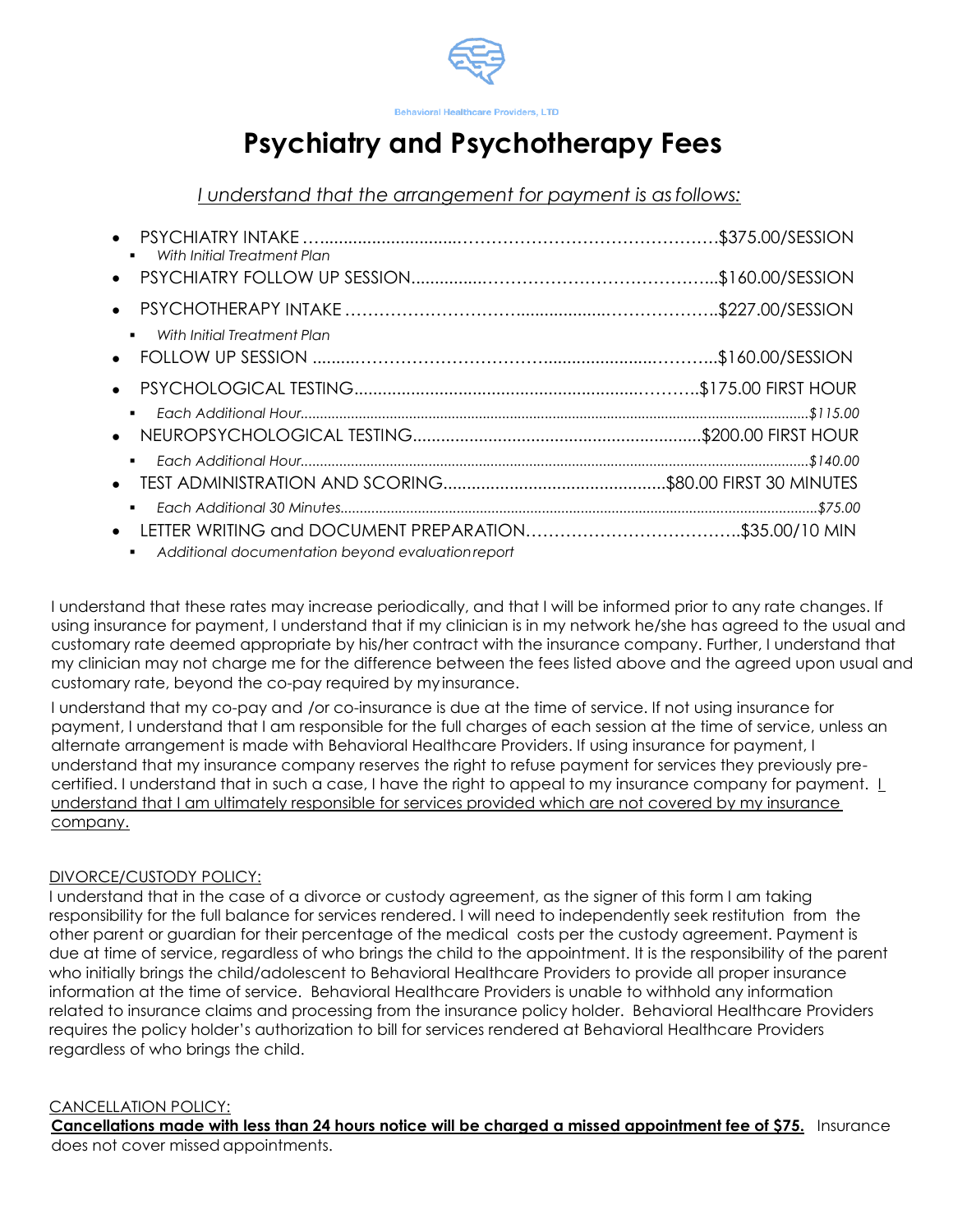#### WORKER'S COMPENSATION:

We do NOT accept worker's compensation insurance/claims. If your condition is related to an incurred work injury and you wish to be treated, you must pay in cash or by credit card in advance of treatment. If you use your mental health insurance coverage, Behavioral Health Care Providers cannot be held responsible for any financial liabilities resulting from an existing worker's compensation claim. By signing below, you acknowledge and agree to take full responsibility for balance if you are found to an existing worker's compensation claim related to your treatment release Behavioral Healthcare Providers of any financial encumbrances as a result of your claim. Additionally, you acknowledge and agree that balances are patient responsibility if your insurance fails to pay for your visit.

### PATIENT RESPONSIBILITIES CONCERNING INSURANCE COVERAGE:

It is your responsibility to understand your insurance policy. As a courtesy, Behavioral Healthcare Providers will submit claims to your disclosed health insurance. If your insurance requires that a pre-authorization or referral be obtained for services, you must check with our office, your primary care provider, and/or insurance company as applicable in advance to ensure the pre-authorization or referral is secured prior to the services being rendered. If you choose to receive services without pre-authorization or referral secured, you agree to be responsible for full payment for services at the self-pay rate independent of your insurance. Should your insurance policy terminate (with or without notice to Behavioral Healthcare Providers), your policy's annual/lifetime maximum for benefits is reached, you obtain new health insurance without prior notice to Behavioral Healthcare Providers, or your insurance fails to cover your visit balances in full for any reason not limited to those explicitly listed here, you agree to pay the full payment for services at the self-pay rate independent of your insurance carrier.

### REFILLS WITHOUT APPOINTMENT

It is your responsibility to schedule your appointment prior to you medications running out, keeping in mind that schedules may fill up well in advance of your requested appointment date. Your prescriber reserves the right to charge a fee for administrative costs if your prescription needs to be refilled prior to your visit. This charge is not billable to your insurance or managed care payer. Please review our prescription policy. Telephone calls outside of your appointment time may be subject to an additional charge at the discretion of the clinician for which you agree to be responsible for the payment made in full prior to the call. This charge is not billable to your insurance or managed care payer.

 $\frac{1}{2}$  ,  $\frac{1}{2}$  ,  $\frac{1}{2}$  ,  $\frac{1}{2}$  ,  $\frac{1}{2}$  ,  $\frac{1}{2}$  ,  $\frac{1}{2}$  ,  $\frac{1}{2}$  ,  $\frac{1}{2}$  ,  $\frac{1}{2}$  ,  $\frac{1}{2}$  ,  $\frac{1}{2}$  ,  $\frac{1}{2}$  ,  $\frac{1}{2}$  ,  $\frac{1}{2}$  ,  $\frac{1}{2}$  ,  $\frac{1}{2}$  ,  $\frac{1}{2}$  ,  $\frac{1$ 

 $\frac{1}{2}$  ,  $\frac{1}{2}$  ,  $\frac{1}{2}$  ,  $\frac{1}{2}$  ,  $\frac{1}{2}$  ,  $\frac{1}{2}$  ,  $\frac{1}{2}$  ,  $\frac{1}{2}$  ,  $\frac{1}{2}$  ,  $\frac{1}{2}$  ,  $\frac{1}{2}$  ,  $\frac{1}{2}$  ,  $\frac{1}{2}$  ,  $\frac{1}{2}$  ,  $\frac{1}{2}$  ,  $\frac{1}{2}$  ,  $\frac{1}{2}$  ,  $\frac{1}{2}$  ,  $\frac{1$ 

Signature of Patient (or Authorized Representative) Date

Signature of Staff Date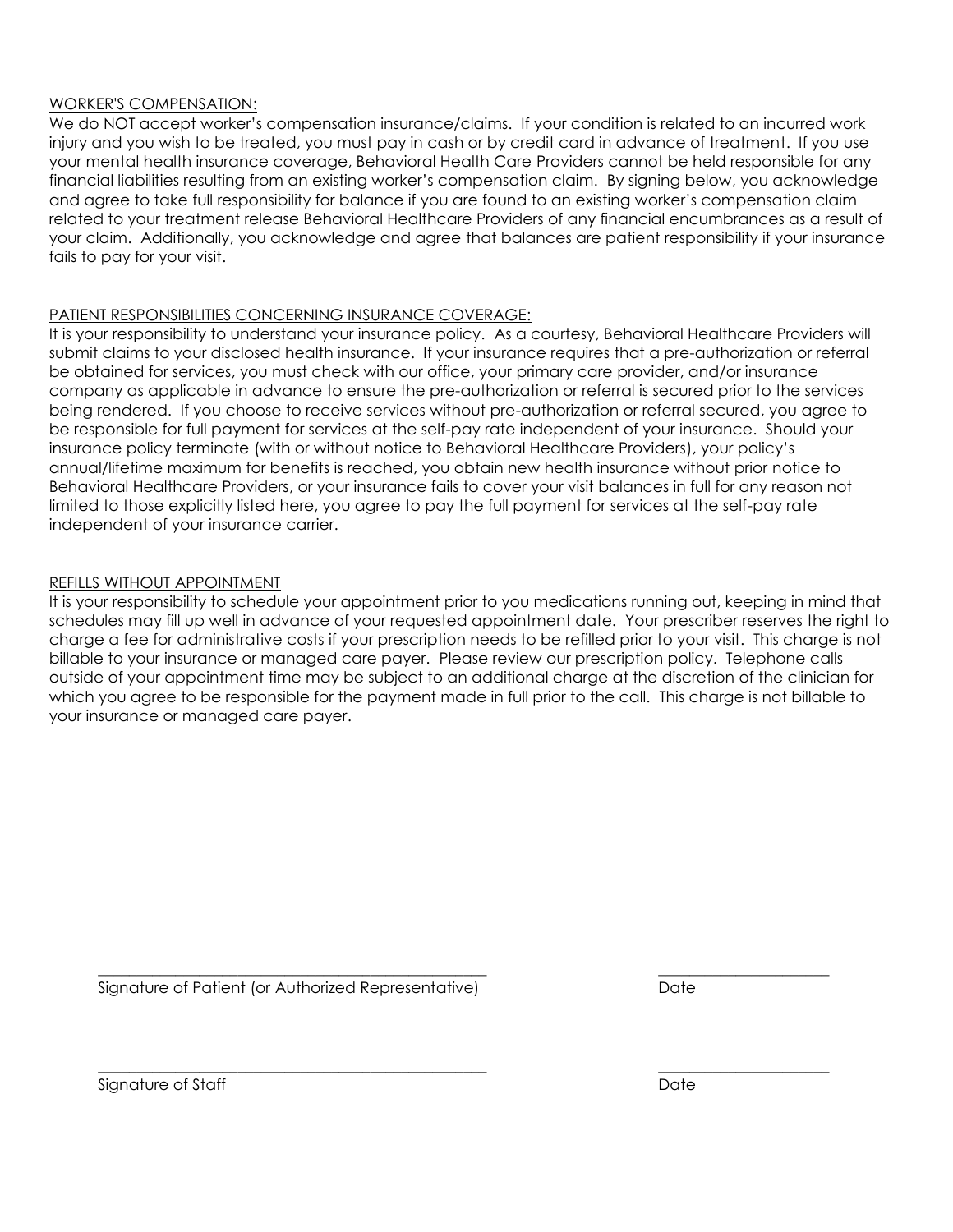

# **WHY A URINE SPECIMEN IS NEEDED FROM YOU**

As part of your clinical care it has been determined that today we need a urine specimen as part of your treatment plan. Please provide a small sample of urine in the cup provided and tightly screw the lid on, then hand it to the lab assistant.

As part of the care and monitoring of all psychiatric, substance abuse, or pain management patients it is good clinical care to periodically check the urine for drugs and medications for several reasons. These tests may be used as a baseline on a new patient or one who has never had a screen before; may be random, designed to sample what a person is using at that moment in time; or targeted to ensure that you are taking what is prescribed and not something else or due to changes in behaviors or because of a history of abuse.

You are not singled out but rather a good clinical care program is applied to all patients similar to how your family doctor may get your weight, blood pressure and temperature on all patients regardless of why they go to the doctor and will run routine blood work every year or so as well as more often if needed. Special circumstances in your care such as taking a controlled medication/s or testing positive for an illicit substance/s may require more frequent checks.

The Federal Drug Enforcement Agency (DEA) has asked for all practitioners to carefully monitor their patients to avoid diversion of controlled substances.

The results of today's testing are given to your Clinician to help them in their management of your care and are confidential. Please ask to speak with the Medical Director if you have any further questions. We thank you for your cooperation in your care.

If your insurance does not cover Urine Drug Screen, you will liable to pay a **Ninety-Five Dollar (\$95.00) fee.**

confirm that I have read the above notice and I understand my (PRINT NAME)

**\_\_\_\_\_\_\_\_\_\_\_\_\_\_\_\_\_\_\_\_\_\_\_\_\_\_\_\_\_\_ \_\_\_\_\_\_\_\_\_\_\_\_\_\_\_\_**

**\_\_\_\_\_\_\_\_\_\_\_\_\_\_\_\_\_\_\_\_\_\_\_\_\_\_\_\_\_\_ \_\_\_\_\_\_\_\_\_\_\_\_\_\_\_\_**

**\_\_\_\_\_\_\_\_\_\_\_\_\_\_\_\_\_\_\_\_\_\_\_\_\_\_\_\_\_\_ \_\_\_\_\_\_\_\_\_\_\_\_\_\_\_\_**

responsibilities as a Client at Behavioral Health Care Providers LTD (BHP).

Patient Signature **Date** 

**Signature of Parent/Guardian Date** 

**Witness Date**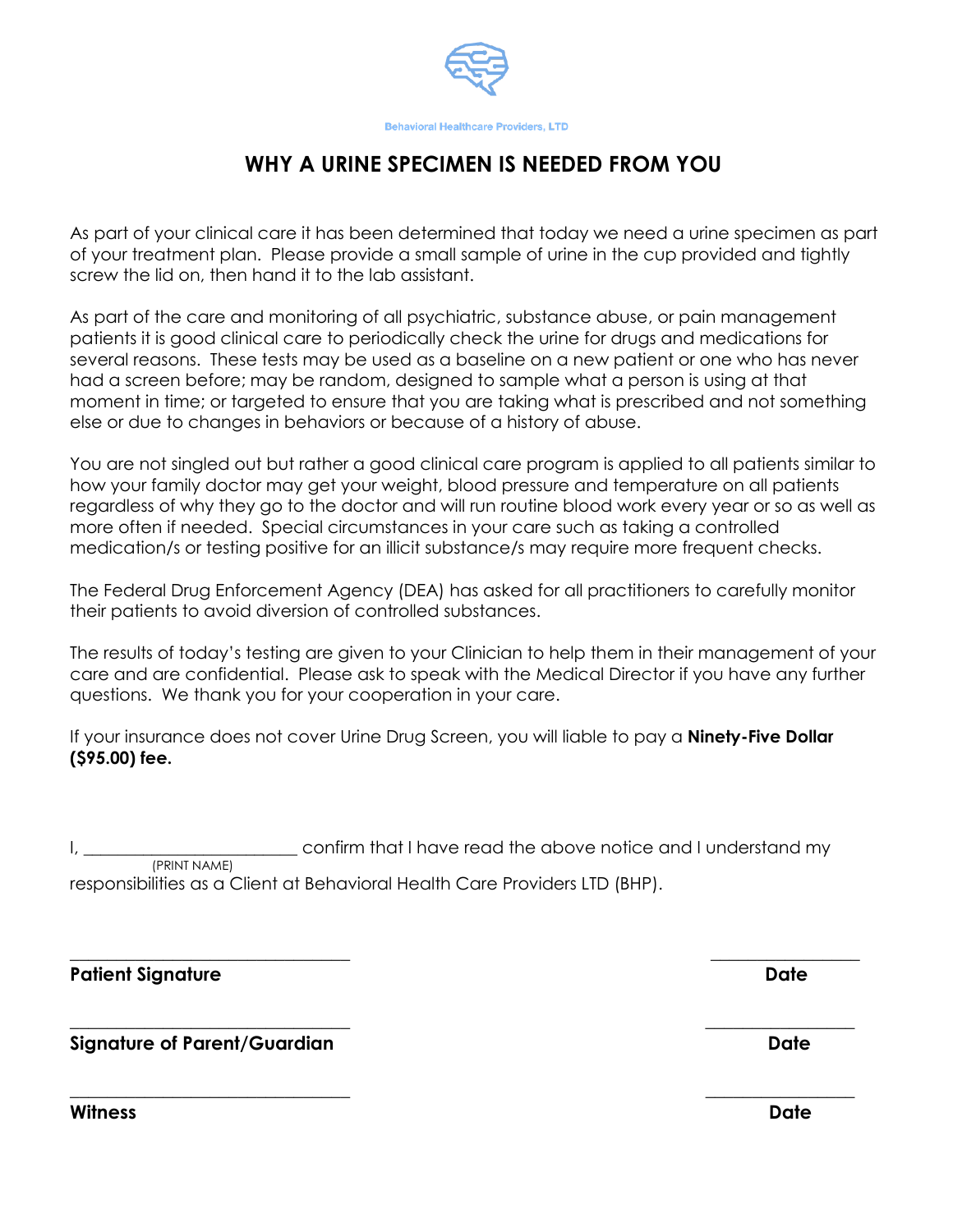## **Prescription and Refill Policy**

In order to provide the highest level of care to all our patients, we must all follow a clear, fair prescription and refill policy.

1. Call your pharmacy and ask them to fax your medication request to (847) 895-4544 or electronically transmit your medication request to our office.

2. Leave your contact information on the prescription medical assistant's voicemail in case there are any questions regarding the medication fill/refill. Be advised that your medications will only be filled until your next appointment, so please follow your doctor's treatment plan. (i.e. If you are to return in 1 month, ensure that your follow-up is scheduled within 30 days.)

3. Medication refill requests that are received by **2PM** will be processed by close of business on that day. Requests received after **2PM** will be processed on the next business day. Please take into account recognized holidays.

4. A **\$75** service charge will be assessed to any refill granted for your convenience because you missed or cancelled an appointment. You are expected to make and keep appointments before your prescriptions run out. This is to allow for medication adjustments and review of symptom relief.

5. A **\$75** service charge will be assessed to any prescription or refill written to replace one that was lost or stolen. You must present a police report describing the circumstances surrounding the loss of your medication or prescription.

6. Prescriptions for SCHEDULE II Controlled Substances MUST be brought to your pharmacy and filled within ninety (90) days. These include, but are not limited to the following:

- amphetamine/amphetamine salts (ADDERALL)
- methylphenidate (RITALIN, CONCERTA, METHYLIN, METADATE)
- dextroamphetamine (DEXEDRINE)
- dexmethylphenidate (FOCALIN)
- buprenorphine (SUBUTEX/SUBOXONE)

\**(depending on medication, some prescriptions, by law, must be filled within sixty (60) days)*

7. A **\$75** service charge will be assessed if SCHEDULE II prescriptions are not filled within ninety (90) days and a new written prescription is reissued (or sixty (60) days, for prescriptions expiring sixty days from date written).

8. Please monitor your medications and call us 5-7 days before your last dose to avoid any delay or lapse in your treatment.

9. A **\$200** service charge will be assessed to any refill requests requiring the prescriber to authorize an emergency refill outside of practice office hours.

### **By signing below you certify that you have read and agreed to the above prescription and medication refill policy**.

**\_\_\_\_\_\_\_\_\_\_\_\_\_\_\_\_\_\_\_\_\_\_\_\_\_\_\_\_\_\_ \_\_\_\_\_\_\_\_\_\_\_\_\_\_\_\_**

**\_\_\_\_\_\_\_\_\_\_\_\_\_\_\_\_\_\_\_\_\_\_\_\_\_\_\_\_\_\_ \_\_\_\_\_\_\_\_\_\_\_\_\_\_\_\_**

Patient Signature **Date** 

**Signature of Parent/Guardian Date** 

**Witness Date**

**\_\_\_\_\_\_\_\_\_\_\_\_\_\_\_\_\_\_\_\_\_\_\_\_\_\_\_\_\_\_ \_\_\_\_\_\_\_\_\_\_\_\_\_\_\_\_**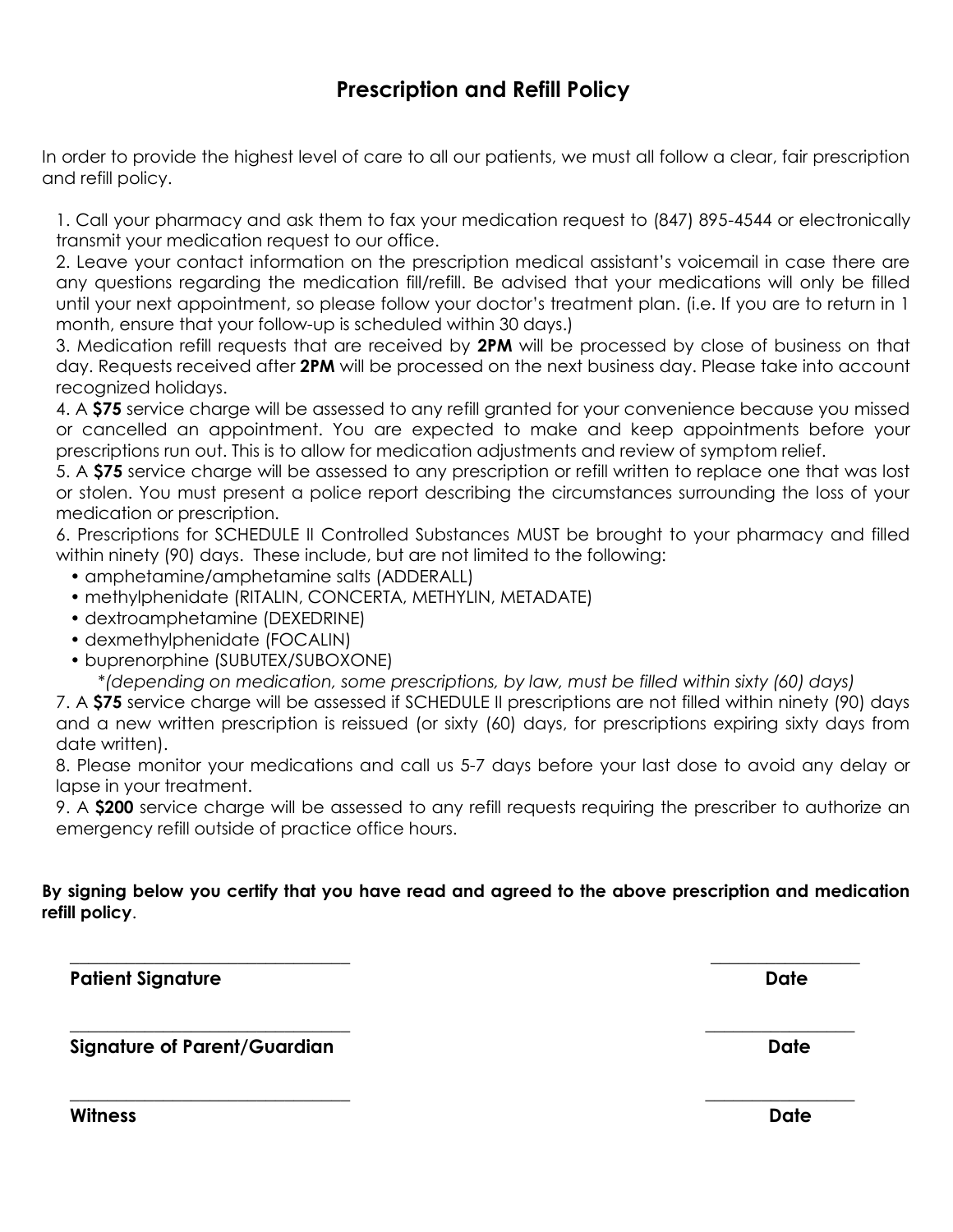| <b>Patient Name:</b> |
|----------------------|
|----------------------|

Date:

Patient Name: \_\_\_\_\_\_\_\_\_\_\_\_\_\_\_\_\_\_\_\_\_\_\_\_\_\_\_\_\_\_ Date of Birth\_\_\_\_\_\_\_\_\_\_\_\_\_\_\_\_

#### **Reason for your appointment/chief complaint: \_\_\_\_\_\_\_\_\_\_\_\_\_\_\_\_\_\_\_\_\_\_\_\_\_\_\_\_\_\_\_\_\_\_\_\_\_\_\_\_\_\_\_\_\_\_\_\_\_\_**

*History of Present Illness* **Write down your problem/s and tell us about them in Detail below:**

| Problem/s | Location | Quality | Severity | Duration | Timing | Modifying<br>Factors | Associated Signs &<br>Symptoms |  |
|-----------|----------|---------|----------|----------|--------|----------------------|--------------------------------|--|
|           |          |         |          |          |        |                      |                                |  |
|           |          |         |          |          |        |                      |                                |  |
|           |          |         |          |          |        |                      |                                |  |
|           |          |         |          |          |        |                      |                                |  |
|           |          |         |          |          |        |                      |                                |  |
|           |          |         |          |          |        |                      |                                |  |

Is the condition due to a work related Injury?  $\Box$  Yes  $\Box$  No Is the condition due to an auto accident?  $\Box$  Yes  $\Box$  No

#### **New Medications:** Prescription and non-prescription medications, inhalers, birth control, vitamins, and supplements

| <b>Medication Name</b> | Dose | Frequency |  |  |
|------------------------|------|-----------|--|--|
|                        |      |           |  |  |
|                        |      |           |  |  |
|                        |      |           |  |  |
|                        |      |           |  |  |

#### **New Allergies**

| <b>Drug Name</b>             | <b>Reaction Type</b> | Severity (Mild, Moderate, Severe) |
|------------------------------|----------------------|-----------------------------------|
|                              |                      |                                   |
| <b>Social Changes</b>        |                      |                                   |
|                              |                      |                                   |
| Medical and Surgical Changes |                      |                                   |
|                              |                      |                                   |

### Are you Currently experiencing any of the following symptoms? Please check **ALL** that apply.

| Constitutional        |        | Cardiovascular              |                                    | <b>HEENT</b>                  |                 | Hematology / Lymphatic    |        |
|-----------------------|--------|-----------------------------|------------------------------------|-------------------------------|-----------------|---------------------------|--------|
| Weight loss           | п      | Chest pain                  | $\Box$                             | Headache<br>П                 |                 | Anemia                    | П      |
| Weight gain           | П      | Irregular heartbeat         | $\Box$                             | Vision loss / eye pain        | П               | <b>Bleeding issues</b>    | $\Box$ |
| Poor appetite         | □      | Elevated blood pressure     | $\Box$                             | Dry eyes / irritation         | $\Box$          | Low blood count           | $\Box$ |
| <b>Binging</b>        | П      | Heart disease               | $\Box$                             | Decreased hearing/ear pain    | $\Box$          | Easy bruising             | $\Box$ |
| Fever                 |        | Shortness of breath         | $\Box$                             | Sinus pain                    | $\Box$          | Swollen lymph nodes       | $\Box$ |
| Night sweats / chills | п      | Swelling of limbs           | $\Box$                             | Hoarseness                    |                 | Transfusions              | $\Box$ |
| Fatigue / no energy   | $\Box$ | Genitourinary               | Trouble swallowing<br>П            |                               | Musculoskeletal |                           |        |
| Insomnia              | п      | Frequent urination          | $\Box$                             | Sore throat                   | П               | <b>Trauma</b>             | $\Box$ |
| Memory loss           | П      | Urinary retention           | $\Box$                             | Pulmonary                     |                 | Aches and Pain<br>$\Box$  |        |
| Gastrointestinal      |        | <b>Frequent UTIs</b>        | $\Box$                             | Chronic cough                 | $\Box$          | Muscle Cramps<br>$\Box$   |        |
| Abdominal pain        | п      | Pain urinating              | $\Box$                             | Wheezing                      | П               | Joint Pain                | п      |
| <b>Bloody stool</b>   | $\Box$ | Blood in urine              | $\Box$                             | Shortness of breath<br>$\Box$ |                 | Psychiatric               |        |
| Constipation          |        | Incontinence                | $\Box$                             | Coughing up blood<br>Л        |                 | Paranoia                  | $\Box$ |
| Diarrhea              |        | Menstrual irregularities    | Excess sputum production<br>$\Box$ |                               | П               | Poor memory               | $\Box$ |
| Frequent heartburn    | п      | Endocrine                   |                                    | Skin                          |                 | Loss of interest          | $\Box$ |
| Jaundice              | п      | <b>Diabetes</b>             | $\Box$                             | Rash                          | $\Box$          | Sexual activity Changes   | $\Box$ |
| Kidney stones         | п      | <b>Excessive thirst</b>     | $\Box$                             | <b>Hives</b>                  | $\Box$          | Loneliness                | $\Box$ |
| Nausea                | п      | Excessive/painful urination | $\Box$                             | Skin sores / ulcers<br>$\Box$ |                 | Panic attacks             | $\Box$ |
| Vomiting              | $\Box$ | Libido change               | $\Box$                             | Eczema                        | $\Box$          | Suicidal thoughts         | $\Box$ |
| Neurology             |        | Allergic / Immune           |                                    | Psychiatric                   |                 | Irritability / agitation  | $\Box$ |
| <b>Blackouts</b>      | $\Box$ | Hay fever                   | $\Box$                             | Poor concentration            | $\Box$          | Hallucinations/ delusions | $\Box$ |
| <b>Seizures</b>       |        | Frequent infections         | $\Box$                             | Anxiety                       | $\Box$          | Violent behavior          | $\Box$ |
| Stroke                |        | Hepatitis                   | $\Box$                             | Depression<br>$\Box$          |                 | Not attending school/work | $\Box$ |
| Sleep issues          | п      | HIV positive                | $\Box$                             | Mood swings                   | $\Box$          | Crying spells             | $\Box$ |
| Tremor                | П      | Positive TB/PPD skin test   | $\Box$                             | Drug Abuse                    | $\Box$          | Alcohol dependence        | $\Box$ |

\_\_\_\_\_\_\_\_\_\_\_\_\_\_\_\_\_\_\_\_\_\_\_\_\_\_\_\_\_\_\_ \_\_\_\_\_\_\_\_\_\_\_\_\_\_\_\_\_\_\_\_\_\_\_